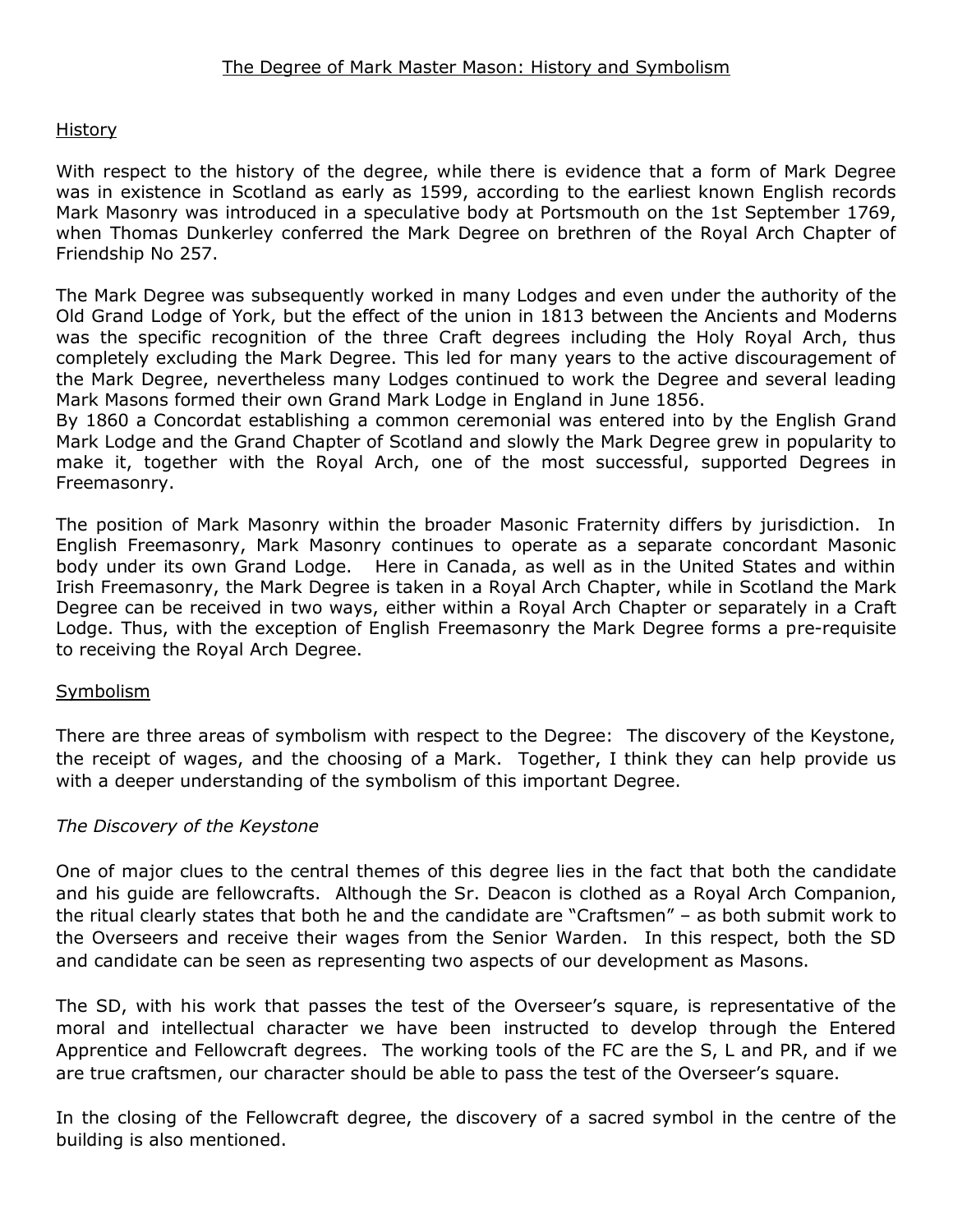This points to the fact that through the development of character we open ourselves up to divine experience (however we, as Masons, choose to define that experience). This fact, to me, is what is being dramatized in the first part of the Mark Master Mason degree.

The candidate, with his keystone, represents this divine experience by bringing something unknown to the Overseer. The keystone, in this sense, represents our discovery of the divine or eternal – symbolically something greater than the presentation of square and upright thoughts and actions that doesn't fit in with the sensory world (recall that symbolically, the square & the number 4 are representative of the physical world). This discovery, represented by the keystone, does not correspond to our understanding of the physical world, but, as the Degree ritual states, it is of such a 'singular form and beauty' that we are unwilling to reject it.

Despite the initial willingness of the Overseers to accept the keystone, the Council of Overseers eventually rejects the keystone and heave it among the rubble. This is the crucial part of this part of the degree, as it points to the fact that our sensory-oriented minds will all too often reject divine revelation that does not conform to our understanding of the physical world. The degree is teaching us, therefore, to open our hearts to such experience and not cast it aside amongst the rubble.

It is of interest to look at this aspect of the MMM degree that is only briefly mentioned in our ritual, but which I had the opportunity to see performed in a more elaborate way at a MMM degree in Edinburgh, Scotland. In the Scottish MMM degree, after the keystone is rejected the WM asks the MO about the keystone and when he discovers it was rejected and thrown amongst the rubble, the MO is removed from his post and the SD and candidate search, and eventually re-discover, the keystone. In this sense the WM, as the symbol of ultimate divinity, again intervenes to allow for another opportunity to discover the keystone and the MO, as the representative of our judging minds, is removed from his post, thereby providing a dramatic representation of our minds become more open to divine experience.

## *The Wages that Are Our Due*

The second dramatization in the MMM degree is that of the FC's being paid their wages. After the discovery of the keystone, the brethren who have recently submitted work are then directed to the SW's apartment to receive their wages. At this point the candidate is discovered as an impostor and threatened with having his hand cut off by the JW.

In this sense, the second part of the degree is providing a separate, but parallel narrative to the first part. In the first part, the candidate sees the Overseers, as representatives of our reasoning faculties, rejecting the keystone that they should have accepted – illustrating the difficulty of internalizing spiritual discovery – and seeing the Officers mistakenly reject the keystone. In the second part, it is the candidate who errs, by improperly seeking wages that were not his due.

The attempt to receive wages that were not due teaches us an important lesson of Masonry – just as the candidate found himself with the keystone in the first part of the degree, without having any explanation for why, so too must we await our spiritual wages rather than seek them out. The candidate is an impostor in this part of the degree in the sense that he is seeking wages rather than receiving them.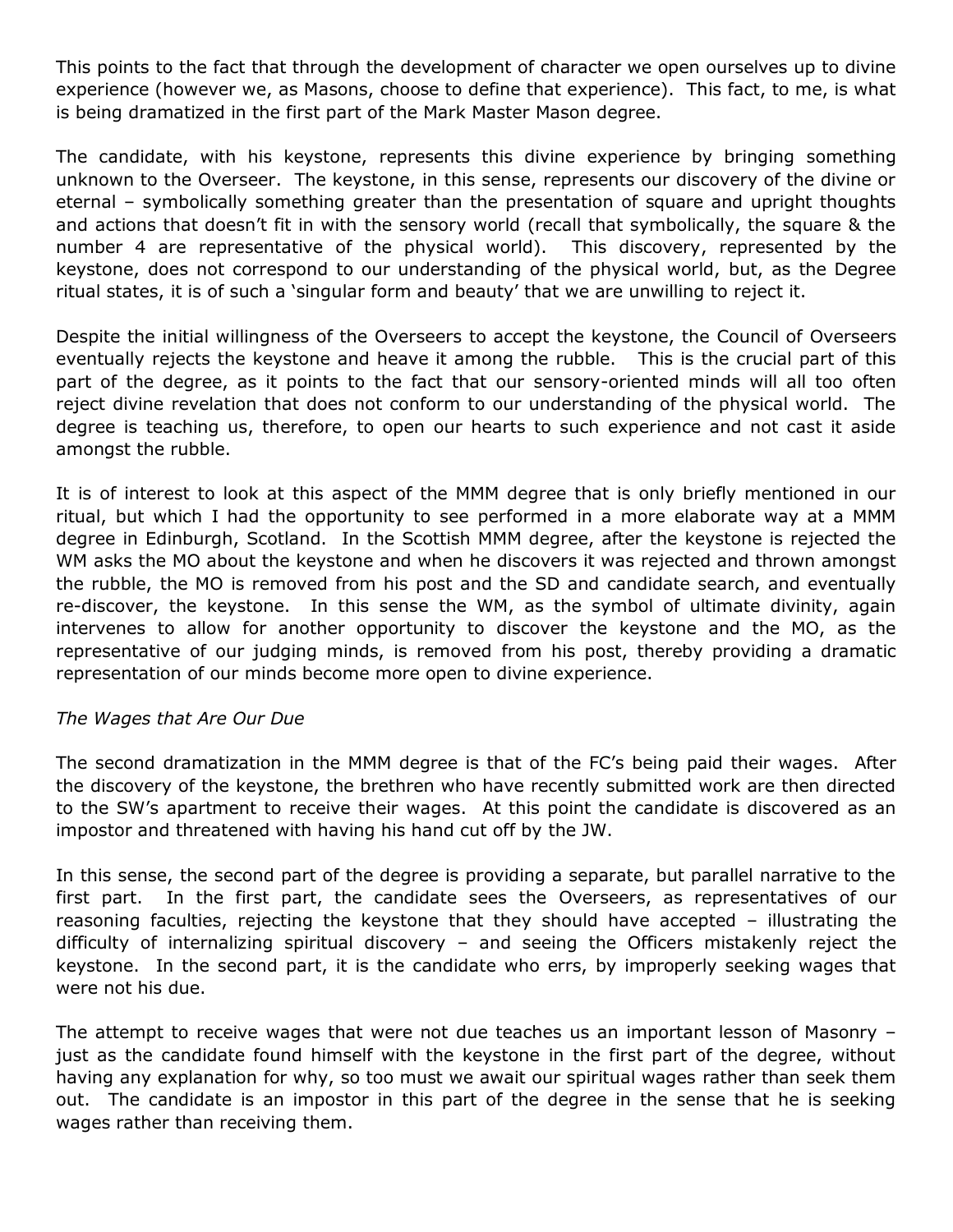After the candidate is spared the punishment of the JW, he is brought to the WM to explain his circumstances. This is followed by the traditional lecture and communication of the secrets and working tools of the degree.

In the conclusion of the degree, the candidate once again walks in procession with the other craftsmen to receive his wages. This time, the other craftsmen are upset not because the candidate is an impostor, but instead because he has received the same wage that they have. At this point, one of the more important lectures of the degree is given, where the brethren are exhorted to receive their wages with gratitude, and told that the Grand Geometrician pays his wages based on our actions as Masons rather than the length of our Masonic experience, further reinforcing the lesson to all members of the Mark Master Mason Lodge that we should on the one hand open ourselves up to receiving divine or spiritual inspiration, but that at the same time to accept that spiritual progress is something that comes to us rather than something we seek out.

# *Inscribing Our Mark*

In the course of the degree, we are presented with an explanation of the keystone and the letters HTWSSTKS (Hiram, the Widow's Son, sent to King Solomon). It is here where we can see why the Mark Master Mason degree follows the Master Mason degree, as we have a reference to Hiram Abiff, the Widows' son, and where we can see it as a bridge between the FC and MM degrees.

Although MMM forms the title of the degree, the mason's mark forms only a small portion of the degree – the working tools allude to a mason's mark. Why, then, is the MMM the title of the degree, and what relationship does it have to the previous teachings?

In my opinion, the idea of the mason's mark is what ties the degree together and provides the ultimate lesson of the degree. As mentioned above, in the first part of the degree we can view the guide and candidate as two aspects of our inner nature. The square work and the keystone are two separate entities and we eventually encounter difficulty passing the Overseers with the keystone.

In the second part of the degree we are taught that to be patient in accepting and receiving the spiritual wages that are our due – that grace will endue us with spiritual advancement that is commensurate with the development of our character.

At the conclusion of the ceremony we are directed to choose a mark to place in the Book of Marks. Our mark is placed within the centre of the keystone, and in this sense we are symbolically taking ownership over the divine inspiration we have received, as represented by the discovering, loss and return of the keystone. This keystone, including our individual mark, is represented on the penny we are presented with as Mark Master Masons.

Thus, as MMM's, we have learned to continue to develop the moral and intellectual faculties that we were instructed in in the EA and FC degrees, but to those lessons is added a further admonition that while the grace of spiritual rewards comes from diligent work and repeated efforts, we must also be keen enough to recognize this grace when it comes to us.